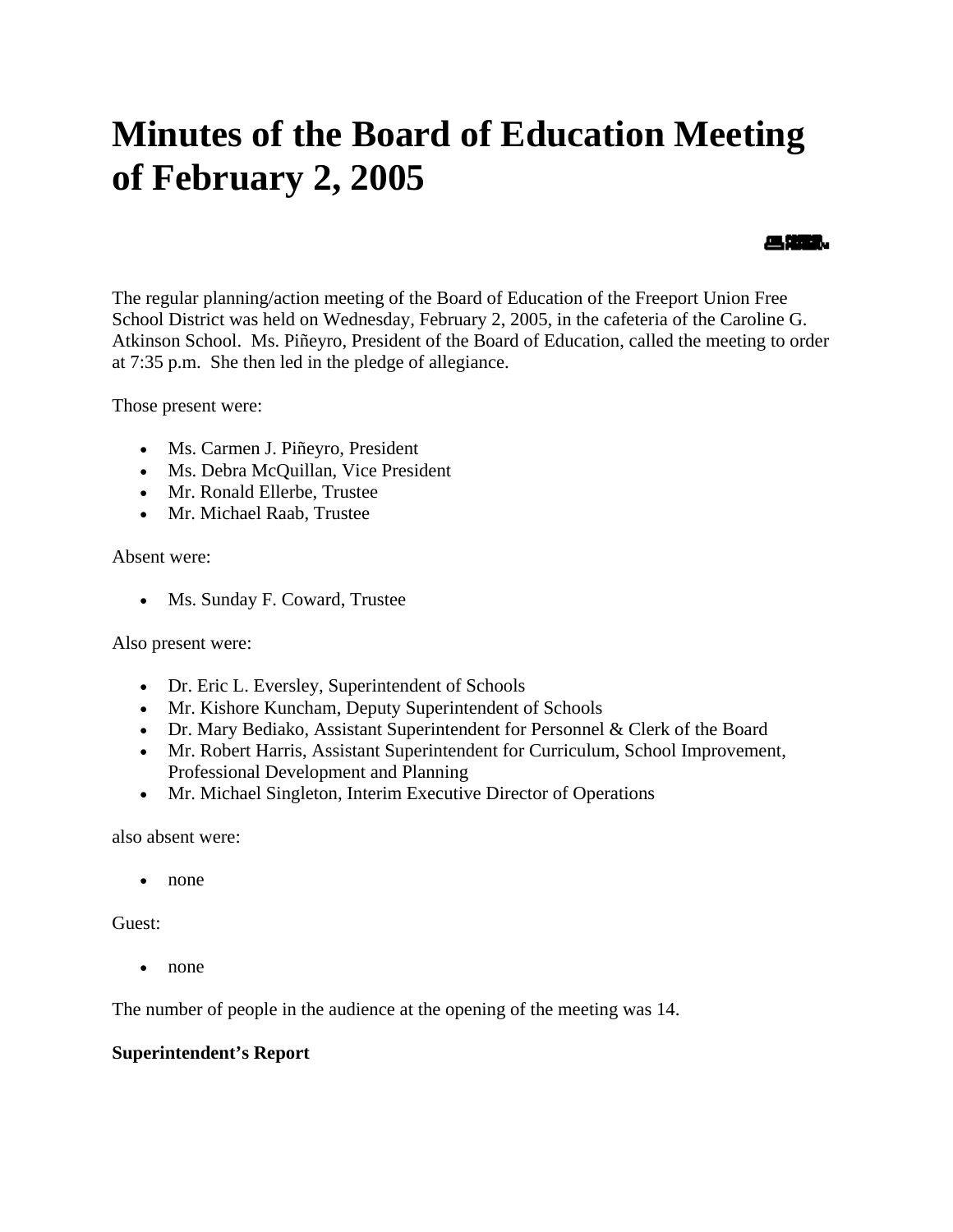Dr. Eversley, Superintendent of Schools, introduced Dr. Mary Bediako, Assistant Superintendent for Personnel & Clerk of the Board. Dr. Bediako discussed Establishment of the Annual Meeting and the various requirements and dates that are used to determine when certain procedures take place.

Dr. Bediako then informed the Board of the procedure that is followed when a Freedom of Information request is received.

The Superintendent then introduced Mr. Kishore Kuncham, Deputy Superintendent of Schools. Mr. Kuncham discussed the proposed 2005-2006 School Budget.

## **Questions from the Public**

The public was then given the opportunity to address the Board of Education. Each speaker was allowed to address the Board for six minutes on any topic. The Board and administration addressed the comments from the public.

## **Items for Action**

## **Approval of CSE and PSE Meetings**

Ms. McQuillan offered the following resolution for adoption:

BE IT RESOLVED that the Board of Education hereby accepts the minutes of the meetings of the committees on special education and preschool special education for the following dates:

December 10, 2004; December 16, 2004; December 17, 2004; December 21, 2004; January 7, 2005; January 12, 2005; January 13, 2005; January 14, 2005; January 21, 2005.

The motion was seconded by Mr. Raab and unanimously carried: Ellerbe, McQuillan, Piñeyro and Raab.

The Board reviewed the agenda for the February 16, 2005 Board of Education meeting.

#### **Executive Session**

At 9:40 p.m., Mr. Raab moved to adjourn the meeting to Executive Session for a particular matter of personnel. The motion was seconded by Ms. McQuillan and unanimously carried: Ellerbe, McQuillan, Raab and Piñeyro.

At 9:52 p.m., on a motion by Mr. Raab and seconded by Ms. McQuillan, the Board returned to open session. The vote was: Ellerbe, McQuillan, Piñeyro and Raab.

#### **Adjournment**